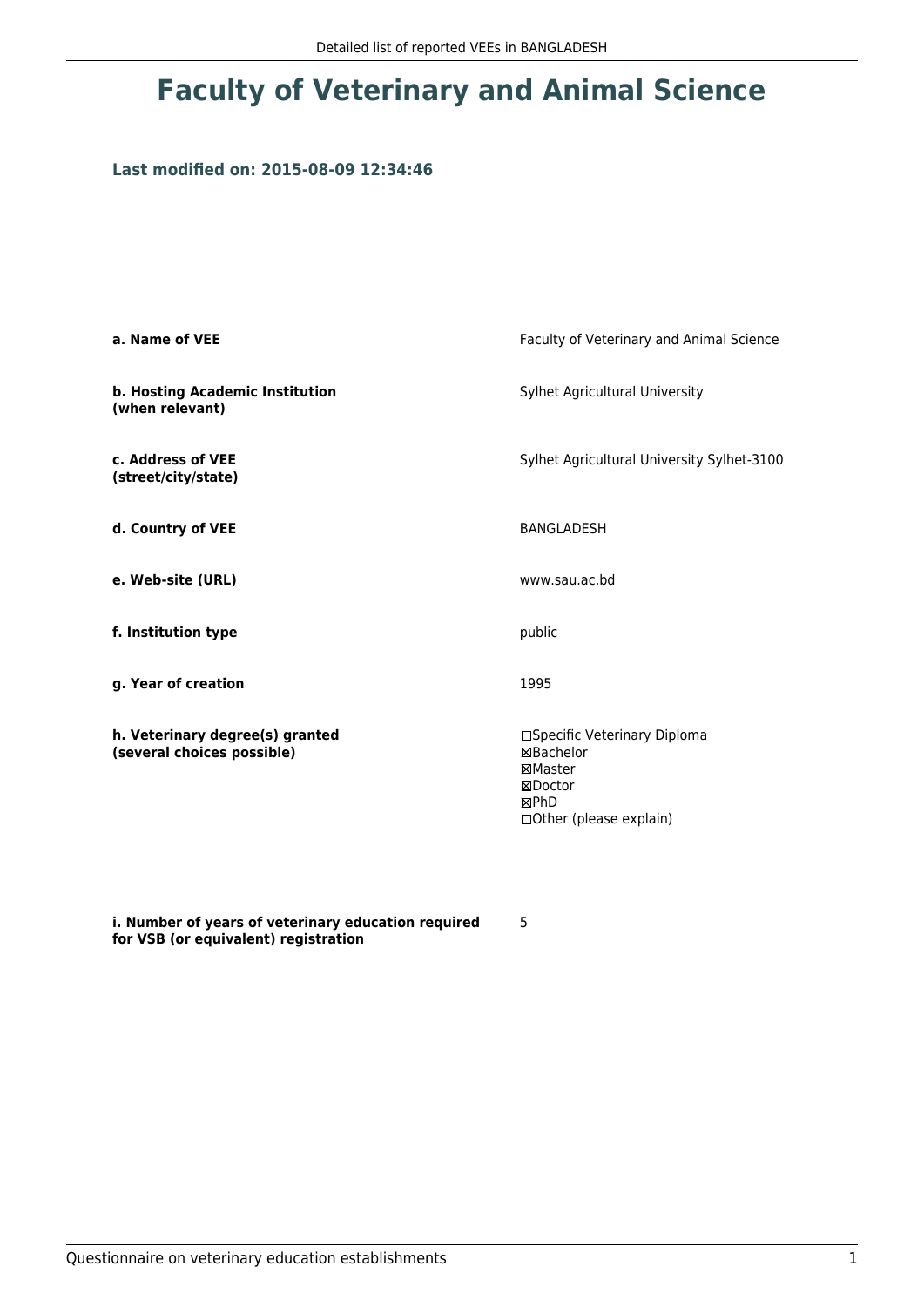## **j. Average number of veterinary students per class**

**within the establishment**

|                                                                                                   | 1st Year                                                                                                                                                              | 51-100 |
|---------------------------------------------------------------------------------------------------|-----------------------------------------------------------------------------------------------------------------------------------------------------------------------|--------|
|                                                                                                   | 2d Year                                                                                                                                                               | 51-100 |
|                                                                                                   | <b>3d Year</b>                                                                                                                                                        | 51-100 |
|                                                                                                   | 4th Year                                                                                                                                                              | 51-100 |
|                                                                                                   | 5th Year                                                                                                                                                              | 51-100 |
|                                                                                                   | 6th Year                                                                                                                                                              |        |
|                                                                                                   | 7th Year                                                                                                                                                              |        |
| k. Average number of veterinary graduates per year<br>from the establishment                      | 51-100                                                                                                                                                                |        |
| I. Minimum education required for admission to the<br>establishment<br>(several choices possible) | ⊠High School University Entrance<br>Qualification<br>□Pre-Veterinary Science Diploma<br>□Pre-Veterinary Science Degree<br>□Other specific VEE entrance qualifications |        |
| m. Is there a selection procedure at<br>(several choices possible)                                | □National level<br>□State level<br>⊠Establishment level                                                                                                               |        |
| n. National accreditation/certification/approval                                                  | No                                                                                                                                                                    |        |
| o. Regional accreditation/certification/approval                                                  | No                                                                                                                                                                    |        |
| p. Any form of other international<br>accreditation/certification/approval?                       | No                                                                                                                                                                    |        |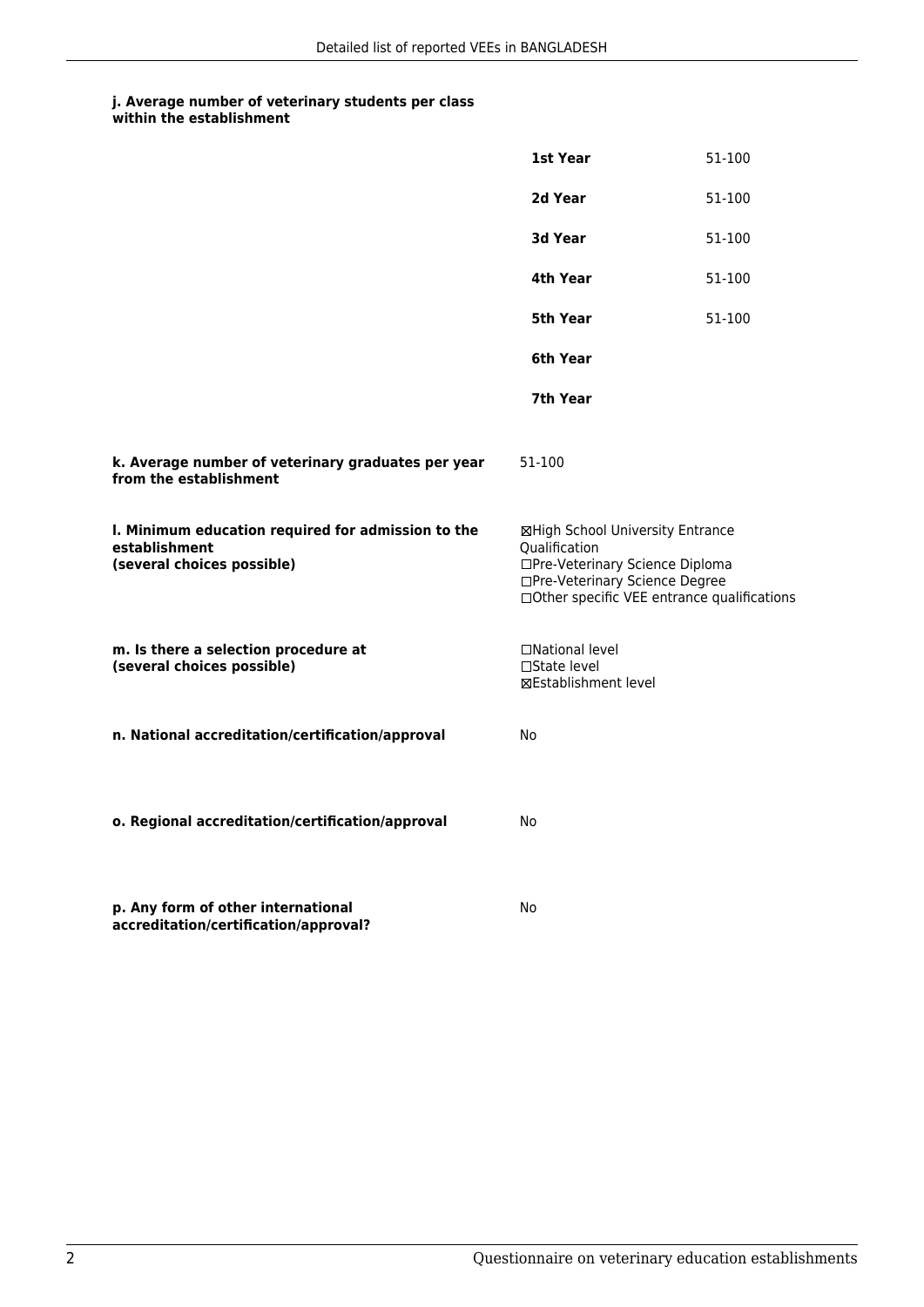# **Faculty of Veterinary Medicine**

#### **Last modified on: 2015-09-03 09:17:13**

| a. Name of VEE                                                | Faculty of Veterinary Medicine                                                                               |
|---------------------------------------------------------------|--------------------------------------------------------------------------------------------------------------|
| b. Hosting Academic Institution<br>(when relevant)            | Chittagong Veterinary and Animal Sciences<br>Universty                                                       |
| c. Address of VEE<br>(street/city/state)                      | Zakir Hossain Road, Khulshi, Chittagong-4225                                                                 |
| d. Country of VEE                                             | <b>BANGLADESH</b>                                                                                            |
| e. Web-site (URL)                                             | www.cvasu.ac.bd                                                                                              |
| f. Institution type                                           | public                                                                                                       |
| g. Year of creation                                           | 1996                                                                                                         |
| h. Veterinary degree(s) granted<br>(several choices possible) | □Specific Veterinary Diploma<br>$\square$ Bachelor<br>⊠Master<br>⊠Doctor<br>⊠PhD<br>□ Other (please explain) |

**i. Number of years of veterinary education required for VSB (or equivalent) registration**

5